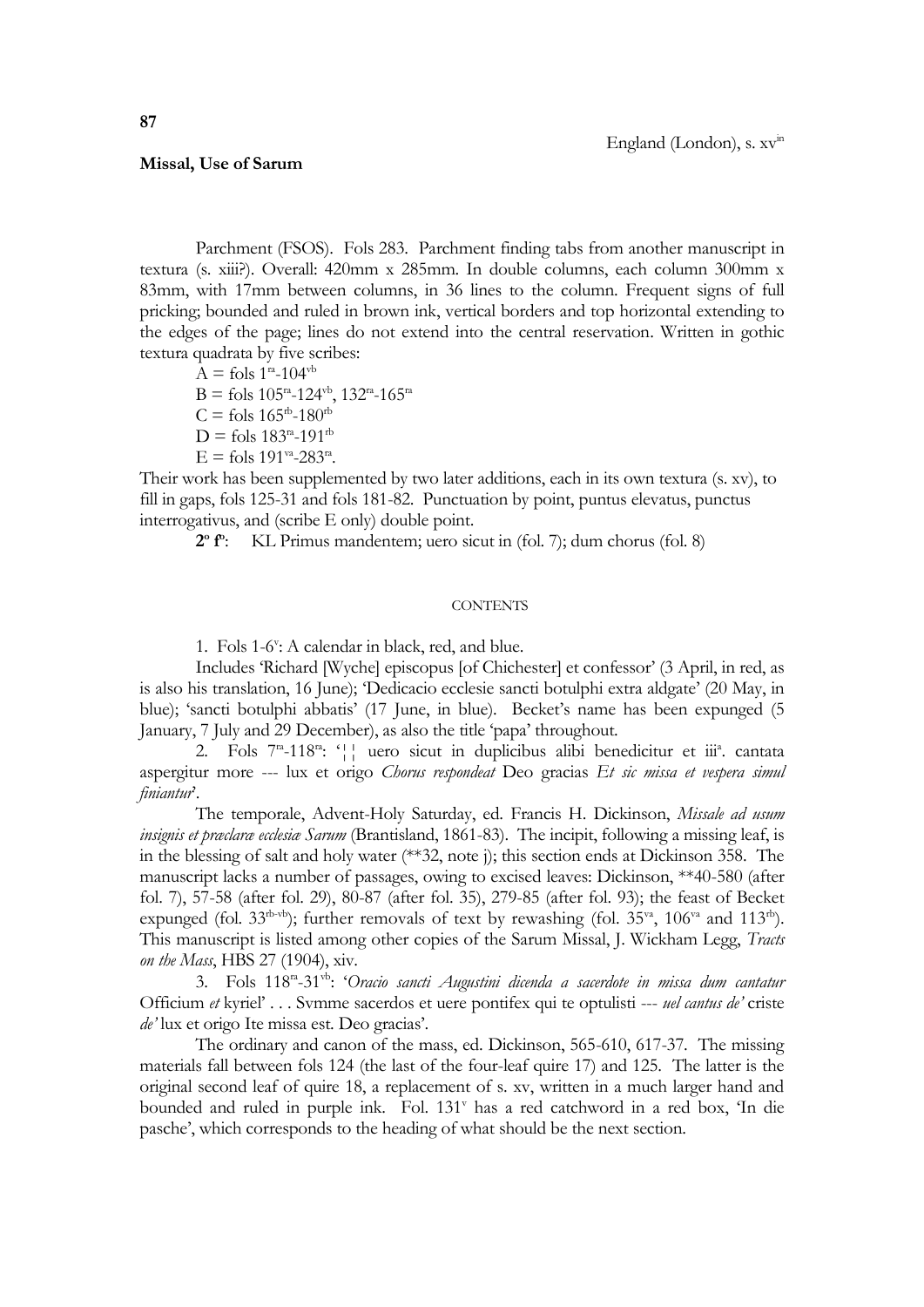4. Fol. 132ra -177vb: '¦¦ Pollens laude eterna Amen *Secundum Marcum xvi*. In illo tempore Maria magdalene et maria iacobi --- Super que erant cherubyn glorie obumbrancia propici [atorium de] ¦¦'.

The temporale concluded, Easter-the Saturday in the September Rogation Days, ed. Dickinson, 359-550. Lacking, owing to excised leaves, are Dickinson, 359-61 (before fol. 132), 371-81 (after fol. 134), 410-14 (after fol. 144), 424-30 (after fol. 147), 449-58 (after fol. 152), and 502-9 (after fol. 166), 547-550 (after fo. 177).

5. Fols 178<sup>m</sup>-180<sup>th</sup>: '|| Et ipsi populus eius erunt et ipse deus cum eis erit eorum deus --- ab omni sorde uiciorum aliena tibi semper assistant deuota Per dominum nostrum'.

The mass for commemorating the dedication of a church, acephalous following an excised leaf; ed. Dickinson, 550-59. At fol. 180<sup>th</sup>, text ends at l. 16 and rest of column is blank.

Fol. 180": blank but ruled.

6. Fols 181ra -82ra: '*In festo visitacionis beate marie ad missam* Gaudeamus omnes [set to right: *Officium*] in domino diem festum celebrantes sub honore marie virginis --- precepit ihesus cristus filius tuus dominus noster Qui tecum viuit regnat in vnitate spiritus sancti deus Per omnia'.

Includes instructions for the octave, for the Transfiguration, and for responses in the Saturday of the Lenten Rogation Days, the incipit at Dickinson, 793. This is a supplied bifolium, unique in being bounded and ruled in red ink; at the foot of fol. 181, a note, s. xv4/4 , 'for þe masse boke'. Richard W. Pfaff, *New Liturgical Feasts in Later Medieval England* (Oxford, 1970), points out (32, 47) that this mass was rarely celebrated in England before 1475.

Fol. 182<sup>rb-vb</sup>: blank but ruled.

7. Fols 183ra -234vb: '¦¦ cathegorizet ecclesia Mitissimi sanctorum sanctissima extollendo merita Apostoli andree admiranda prefulgentis gracia --- ad palacia *euangelium* Simile est regnum celorum thesauro *offertorium* Filie regum *Secretum*  $\frac{1}{1}$ .

The sanctorale, Andrew-Katherine, incomplete at both ends, owing to excised leaves; ed. Dickinson, 660-982, lacking, in the missing leaves, Dickinson, 701-4 (after fol. 189), 722-40 (after fol. 195), 778-81 (after fol. 202), 785-88 (after fol. 203), 814-18 (after fol. 207), 864-68 (after fol. 214), and 951-56 (after fol. 230). A passage removed, after the Break with Rome, by rewashing (fol. 206<sup>va</sup>).

Richard Pfaff, *The Liturgy in Medieval England: a history* (Cambridge, 2009), 493 notes the lack of a mass to St Botolph and surmises that this 'probably means that a custom-written calendar was affixed to a stock, if rather fine, missal'.

8. Fols 235<sup>m</sup>-49<sup>va</sup>: '|| fructum multum quia sine me nichil potestis facere Si quis in me non manserit mitteretur foras sicut palmes --- Communio Quinque prudentes *Require ut supra in comuni unius uirginis*'.

The commons of saints, ed. Dickinson, 658\*-729\*, acephalous, with the incipit having been on the verso of the leaf now lost after fol. 234.

9. Fols 249va -66va: '*Ordinacio misse quotidie beate uirginis que dicitur* Salue *pulsato ad missam beate marie conueniant clerici* --- temporaliter gerimus eorum precibus adiuti eternis gaudiis consequamur Per eundem'.

Votive masses, generally equivalent to those ed. Dickinson, \*760-\*67, \*735-\*51, \*783-\*827, with a good deal of reordering and omission.

10. Fols 266<sup>va</sup>-70<sup>va</sup>: 'Ordo ad facienda sponsalia Statuantur uir et mulier ante ostium ecclesie *coram deo sacerdote et populo* --- *sic discedat sacerdos et dimittat eos in pace*'.

The marriage service, ed. Dickinson, \*830-\*45, including English vows and exchange of rings (fol. 267). At fol.  $269^{\text{vb}}$  (and similarly below at fol.  $274^{\text{vb}}$ ,  $280^{\text{va}}$ ,  $282^{\text{vb}}$ ), the reference to the pope has been effaced by blacking out.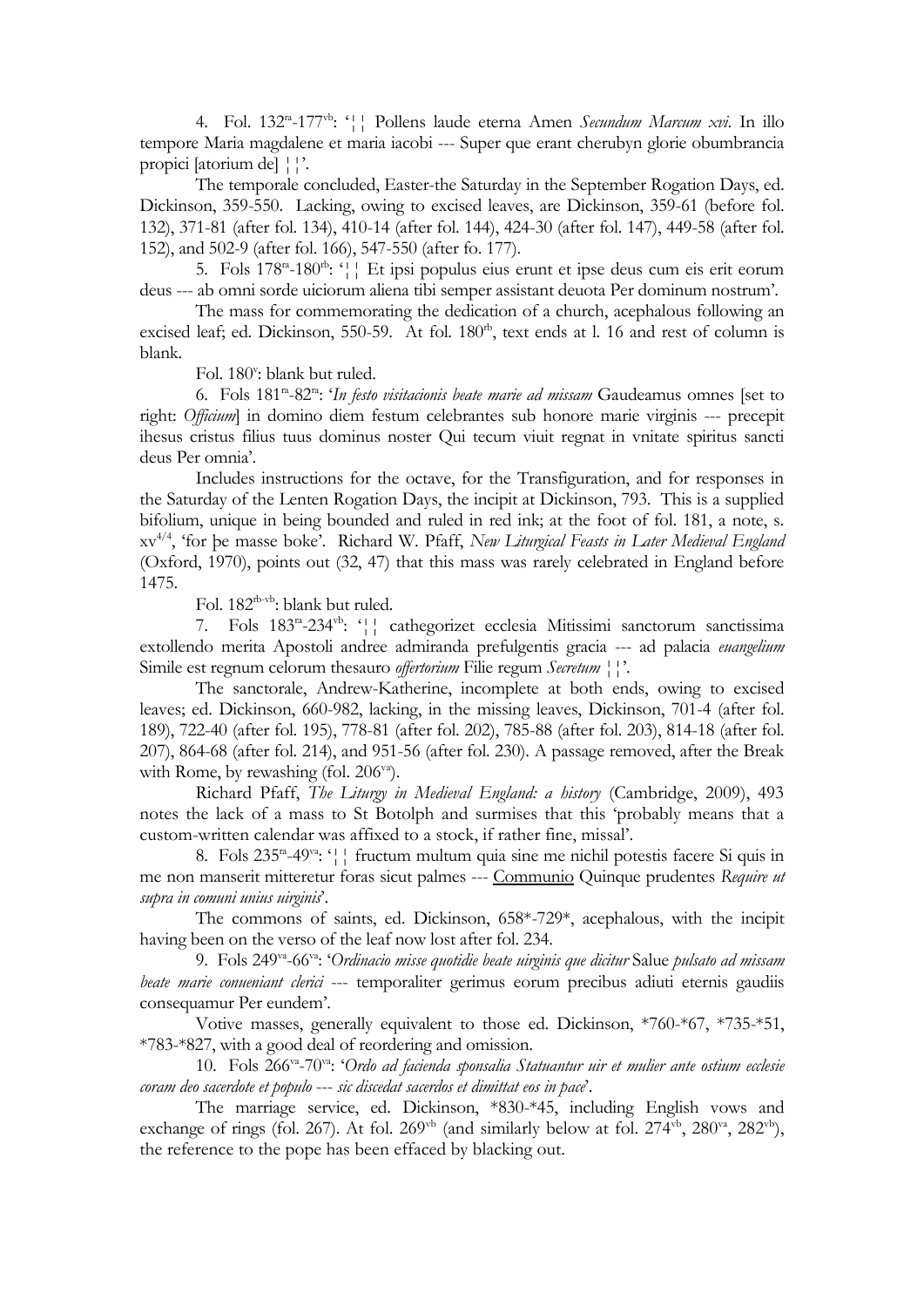11. Fols 270<sup>va</sup>-73<sup>ra</sup>: '*Ordo ad seruicium peregrinorum faciendum In primis dicantur psalmi et preces sequentes super eos* --- ab inicio creata Saluator mundi qui uiuis et regnis cum deo patre *Tunc aspergatur aqua benedicta super carnes etc.*'.

The service for pilgrims, ed. Dickinson, \*850-\*56.

12. Fols 273ra -74vb: '*Benediccio carnis casei butiri ouorum siue pastilarum in pascha cum* Dominus uobiscum et oremus *oracio* Domine deus omnipotens qui fecisti et creasti cunctis - -- uentilet in <.....> eius cum dicet In nomine patris et filii et spiritus sancti amen. *Ordo ad uisitandum infirmum ut in manualibus continetur exequatur*'.

Blessings for meat and cheese, for the shield and rod in a duel, and for the eyes, the last ascribed to WILLIAM DE MONTIBUS (Sharpe no. 2129 [793-94]), ed. A. Jefferies Collins, *Manuale ad vsum Percelebris Ecclesie Sarisburiensis*, HBS 91 (1958), 65, 68-70.

13. Fols 274<sup>vb</sup>-83<sup>ra</sup>: '*Sciendum est quod quotidie per aduentum domini quando chorus non regitur* . . . [fol. 275ra] *Ad missam pro defunctis officium* Requiem eternam dona eis domine et lux perpetua --- intellectum ueram scienciam usque in finem per te ihesu criste saluator mundi rex glorie Qui cum deo patre et spiritu sancto uiuit et regnat deus per omnia secula seculorum <Amen>.'.

The mass for the dead, ed. Dickinson, \*859-\*92.

Fol. 283<sup>th-vb</sup>: blank, but bounded and ruled.

COLLATION  $1^6$  (the calendar, as usual a separate quire)  $2^8$  (-1, -3 [before and after fol. 7]) 3-4<sup>8</sup> 5<sup>8</sup> (-2 [before fol. 30]) 6<sup>8</sup> (-1 [before fol. 36]) 7-12<sup>8</sup> 13<sup>8</sup> (-4, -5 [before fol. 94]) 14-16<sup>8</sup> 17<sup>4</sup> 18<sup>8</sup> (-1 [before fol. 125]) 19<sup>8</sup> (apparently with a singleton inserted before the quire [ie after fol. 131] but now removed, and -4, -5 [before fol. 135])  $20^8$  (-8 [before fol. 145])  $21^8$  (-4, -5 [before fol. 148])  $22^8$  (-3 to -5 [before fol. 153])  $23^8$   $24^8$  (-4, -5 [before fol. 167])  $25^8$   $26^4$  $(-1$  [before fol. 178]) [to fol. 180, a production unit]  $\mid 27^2$  [inserted later, providing item 6]  $\mid$ 28<sup>8</sup> (-1 [before fol. 183])  $29^8$  (-1, -8 [before fol. 190 & 196])  $30^8$  (-8 [after fol. 202])  $31^{10}$  (-1, -3, -8 [before fol. 203, 207, 208]) 32<sup>8</sup> (-6 [before fol. 215]) 33<sup>8</sup> 34<sup>8</sup> (-7 [before fol. 231]) 35<sup>8</sup> (-4 [before fol. 235]) 36-40<sup>8</sup> 41<sup>6</sup> (-6, a stub, probably blank [after fol. 283]). Regular catchwords under the inner column. All leaves in the first half of each quire probably originally signed with a red quire letter and a roughly-written roman numeral; in this system, quires 7-16, 20, 23, 30-32 = f-p, s, x, c-e, and similar later signatures in quire 40, signed d in a different sequence. In addition, there were signatures written in red in the intercolumnar space of the bottom margin on the leaves in the first half of each quire, nearly all cut away (see, eg, fol. 217-219).

TEXTUAL PRESENTATION AND DECORATION Headings, liturgical directions, and notations for oral reading in red. Sections introduced by alternate two-line lombards, blue with red flourishing and gold leaf with purple flourishing (in both cases with marginal leafy extenders). Some noted portions on a four-line stave in red. Ochre-slashed capitals. A few linefillers in simple geometric blue and gold leaf. Scribe C enjoyed adding crowns to the top margin of several leaves (fol.  $167<sup>v</sup>$ ,  $168$ ,  $172$ ,  $173<sup>v</sup>$ ,  $174$ ,  $174<sup>v</sup>$ ,  $176$ ) and, on occasion drew faces, including a woman's severed head, the neck dripping blood (fol.  $172^{\nu a}$ , and cf. 177va).

The single surviving decorated page is fol. 220, for the Nativity of the Virgin: a vinet in gold leaf, blue and violet, a simple bar outline with floral sprays and knots; a painted (perhaps historiated?) initial has been excised. Nearly all the missing leaves probably reflect more thorough depredations, for surviving surrounding leaves routinely have offset from vinets and demivinets, e.g. fols 6', 8, 30, 35', 144', 178, 180', 190, 203, 204, 214', 230', 235. The removal of folios for their illumination also extended to scratching off the gold-leaf on some of the initials (eg fol.  $106^{rb}$ ,  $233^{ra}$ ).

While our manuscript does not appear in Kathleen L. Scott, *Dated & Datable English Manuscript Borders c. 1395-1499* (London, 2002), her discussion suggests that the